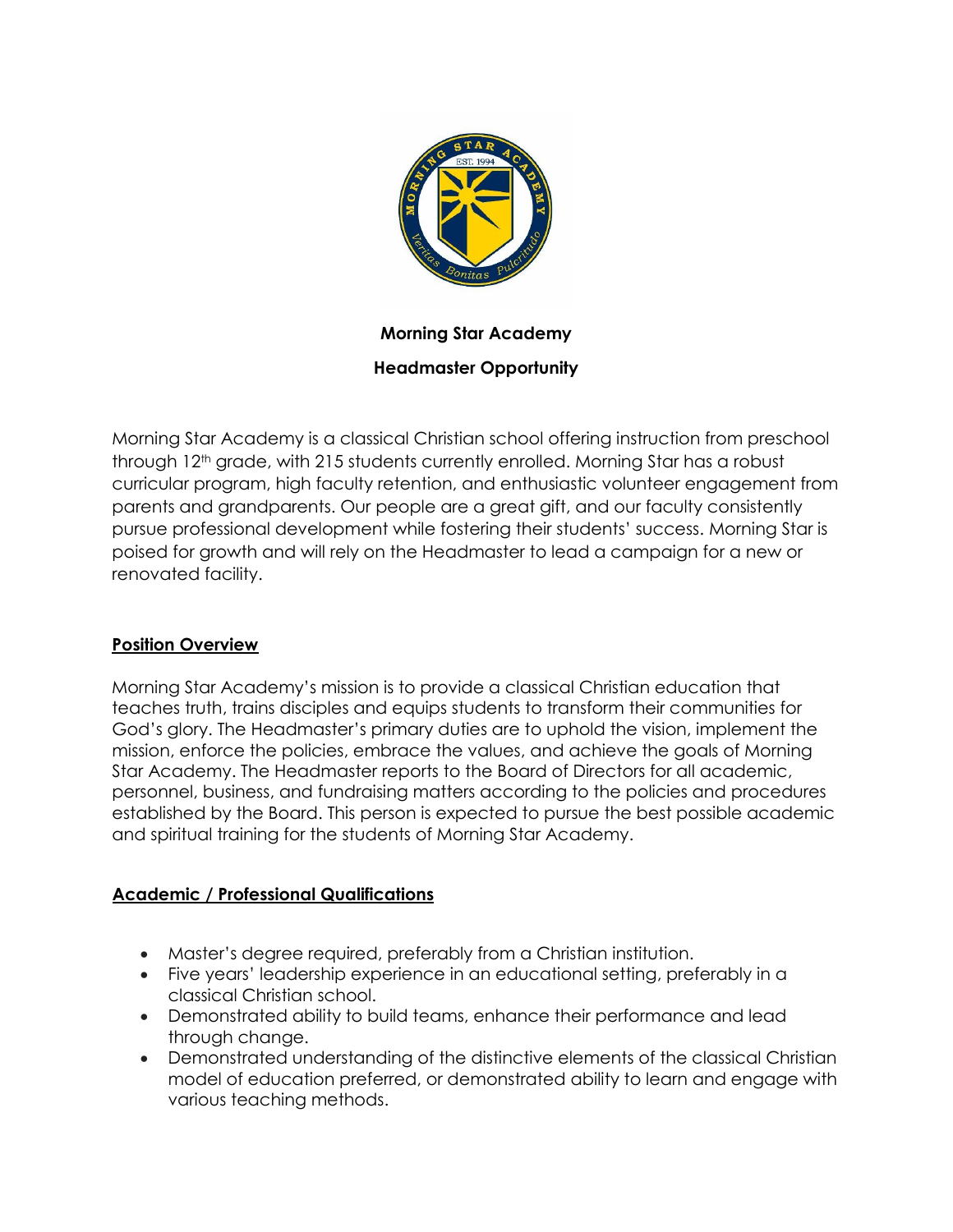### **Responsibilities**

Financial / Legal:

- Undertake specific fundraising tasks to meet the goals of the strategic plan.
- Develop and maintain annual fundraising opportunities.
- Develop a culture of giving that cultivates people and resources and promotes lifelong community engagement at Morning Star Academy.
- Provide financial management by helping establish an annual budget, and ensure that expenses and income are tracked and managed.
- Oversee financial aid program and, with the Board of Directors, set annual tuition schedule.
- Ensure that school policies and practices are compliant with federal, state, and local laws.

Operations:

- Oversee the day-to-day operations of Morning Star Academy and implement the policies of the Board of Directors.
- Keep school handbooks, employee manuals, and all printed documents up to date.
- Enforce school conduct policies in a fair and consistent manner.
- Oversee the development of the academic calendar and maintain and communicate the scheduling of school events.
- Oversee the management of school facilities, equipment, and property.

Academic:

- Oversee curriculum development, collaborating with the administration team; ensure that an appropriate scope and sequence of curriculum is in place.
- Oversee annual and college entrance standardized testing with the administration team.
- Conduct enrollment conferences and oversee the admission of new students.
- Responsible, with administrative staff, for maintaining current and accurate student files and records for all students; develop college transcripts with ACT/SAT scores and respond to student application material for colleges and universities.
- Oversee re-accreditation with Christian Schools International on a five-year basis.

Staff Development:

- Ensure classroom instruction is supervised, regular teacher evaluations occur, and feedback is documented to record teaching performance.
- Focus on the development of passion for teaching which leads to passion for learning.
- Ensure that the staff uniformly enforces the school's academic and student conduct policies.
- Hire new staff and execute yearly contract process.